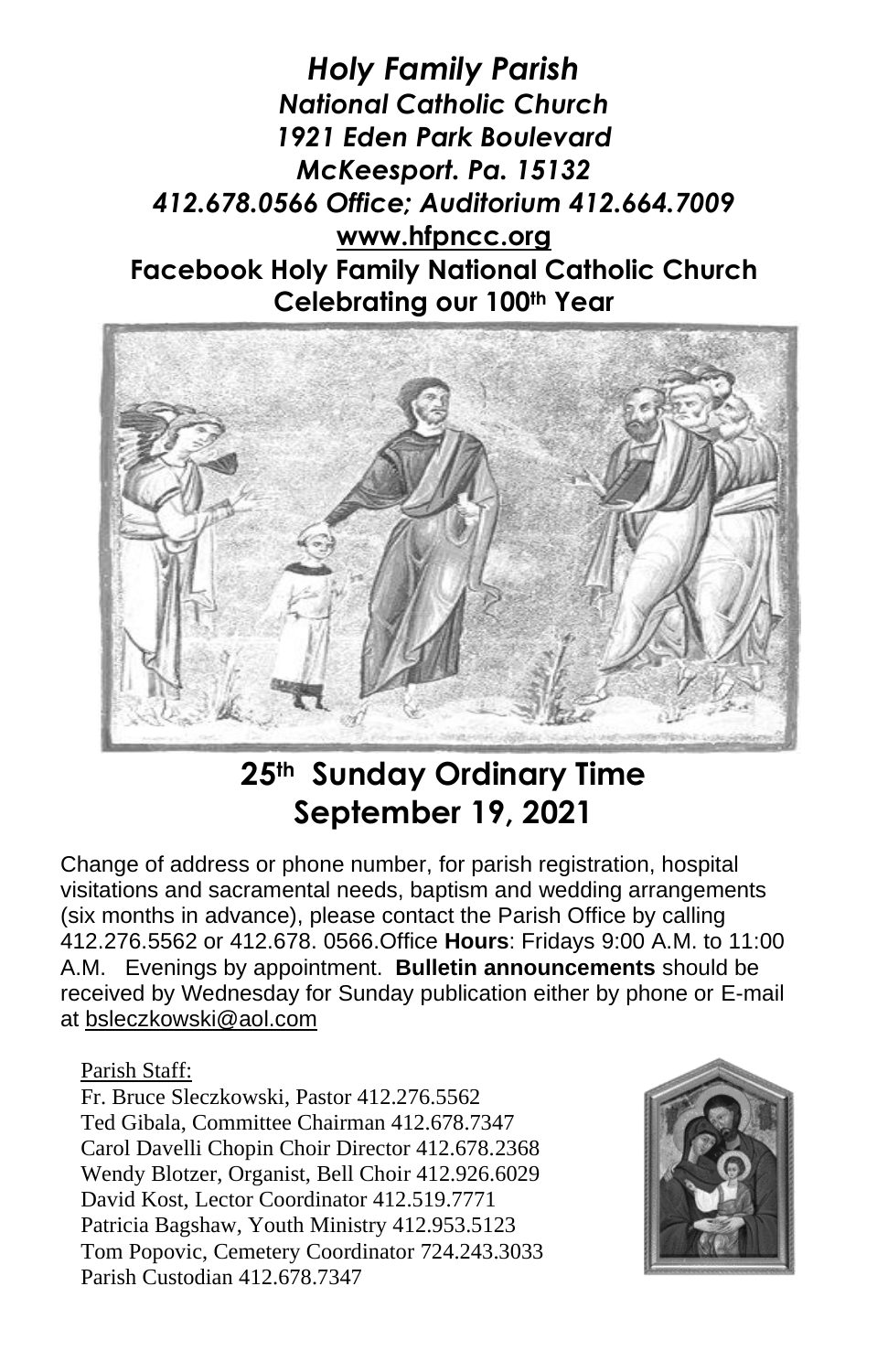# **THIS WEEK**

**Sunday, September 19, 2021 25 Ordinary Time**  Holy Mass 9:00 A.M. **+Stanley Rucinski** (15th Ann.) Int. Allen, Wanda & Kristen Korenoski; +**Shirley & +Turk Potoczny** Int. Steffania Piekielek SOCL Classes 10:15 A.M. Holy Mass 11:00 A.M. **+Ann Yonek** In. Bob & Janet Yonek

## **Saturday, September 25, 2021**

Craft/Vendor Sale 10:00 A.M.-3:00 P.M. Parish Hall

# **Sunday, September 26, 2021 26 Ordinary Time Spojnia Sunday**

Holy Mass 9:00 A.M. SOCL Classes 10:15 A.M. Holy Mass 11:00 A.M.

# **Craft/Vendor Sale September 25th**

Chinese Auction baskets are due today. Chinese Auction Tickets and

Raffle can be purchased after the 9:00 A.M. Mass downstairs. Polish food, drinks, and baked goods will be available during the sale. If you would like to donate any baked goods, bring them to the hall on Friday, September 24, 2021 from 10:00 AM - 5:00PM, or on the morning of the

sale. Donations for beverages would be greatly appreciated. Requested are cans of Coke, Diet Coke, Root Beer, Cream Soda, Sprite, and Iced Tea. Bottled water should be the 16.9-ounce size. Please have all donated cans of pop and/or bottled water at the church today so we can see what we still need to buy. If you have any questions, please feel free to contact Kristen Korenoski -- 412-848- 9215. Proceeds to benefit Holy Family Parish,

# **Christ has died. Christ has risen. Christ will come again!**

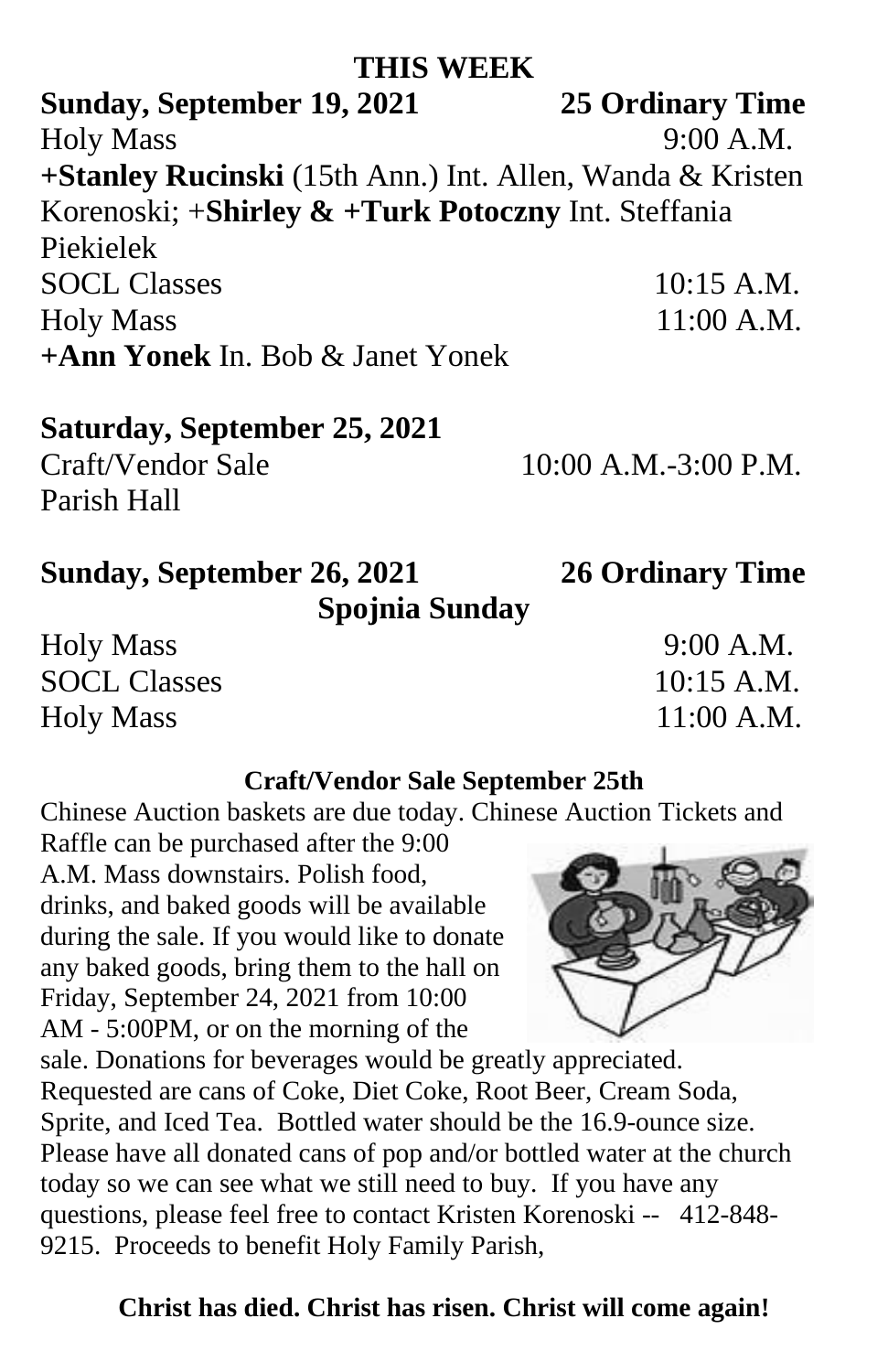## **Banns of Marriage I**

Michael John Mayfield, son of John Mayfield and Barbara (Huemni) Mayfield and Angela Marie Jobes, daughter of George Jobes and Marlene (Russo) Jobes. The Sacrament of Marriage is scheduled for October 9, 2021

### **Today's Reading**

The Gospel begins to grow darker with today's reading.: Jesus is now on his way to Jerusalem, where he will be arrested and killed. Despite this, both this week and next week, there is a lighter contrast in the children that Jesus welcomes and blesses. Perhaps this tells us something about Jesus and his mission: despite the gathering clouds, (and possibly even because of that) he is still the manifestation of God's love for all his children, a love that will be most clearly displayed when he faces that death for our sake. There is one quite chilling phrase which links these together, in the first reading, where the plotters against the good man say "Let us test him with cruelty and torture, and thus explore this gentleness of his." The cold calculation of this is not far removed from the plotting of those who saw in Jesus a threat to their positions ‑ with all his purity of worship and faith, with all his "reproaches for our breaches of the law". There is indeed a storm gathering. But the last line of the first reading, though meant mockingly, will come true: "God will look after him ‑ we have his word for it." And three days after his death he will rise again.

| S | Е | M | O | C | L | Е | W        | $\Omega$     | <b>GALILEE</b> | <b>DEATH</b> | <b>SON</b>                 | <b>THREE</b>   |
|---|---|---|---|---|---|---|----------|--------------|----------------|--------------|----------------------------|----------------|
| M | O | U | N | т | A |   | N        | N            | <b>TWELVE</b>  | <b>HOUSE</b> | <b>MAN</b>                 | <b>SERVANT</b> |
| S | D | A | т | н | R | N | $\Omega$ | S            |                |              | <b>RISE</b>                | <b>CHILD</b>   |
| F |   | N | Е | S | G | N | M        | Е            |                |              |                            |                |
| ı | R | R | D | V | A | D | C        | R            |                |              |                            |                |
| R | т | E | E | W | L |   | L        | $\mathsf{V}$ |                |              |                            |                |
| S | A | P | N |   |   | E | E        | A            |                |              |                            |                |
| т | Е | A | н | ſ | L | O | W        | N            |                |              |                            |                |
| ı | M | C | O | E | Е | R | H        | т            |                |              |                            |                |
| N | U | A | M | R | E | P | A        | C            |                |              |                            |                |
|   |   |   |   |   |   |   |          |              |                |              | <b>WELCOMES LAST</b><br>জে |                |